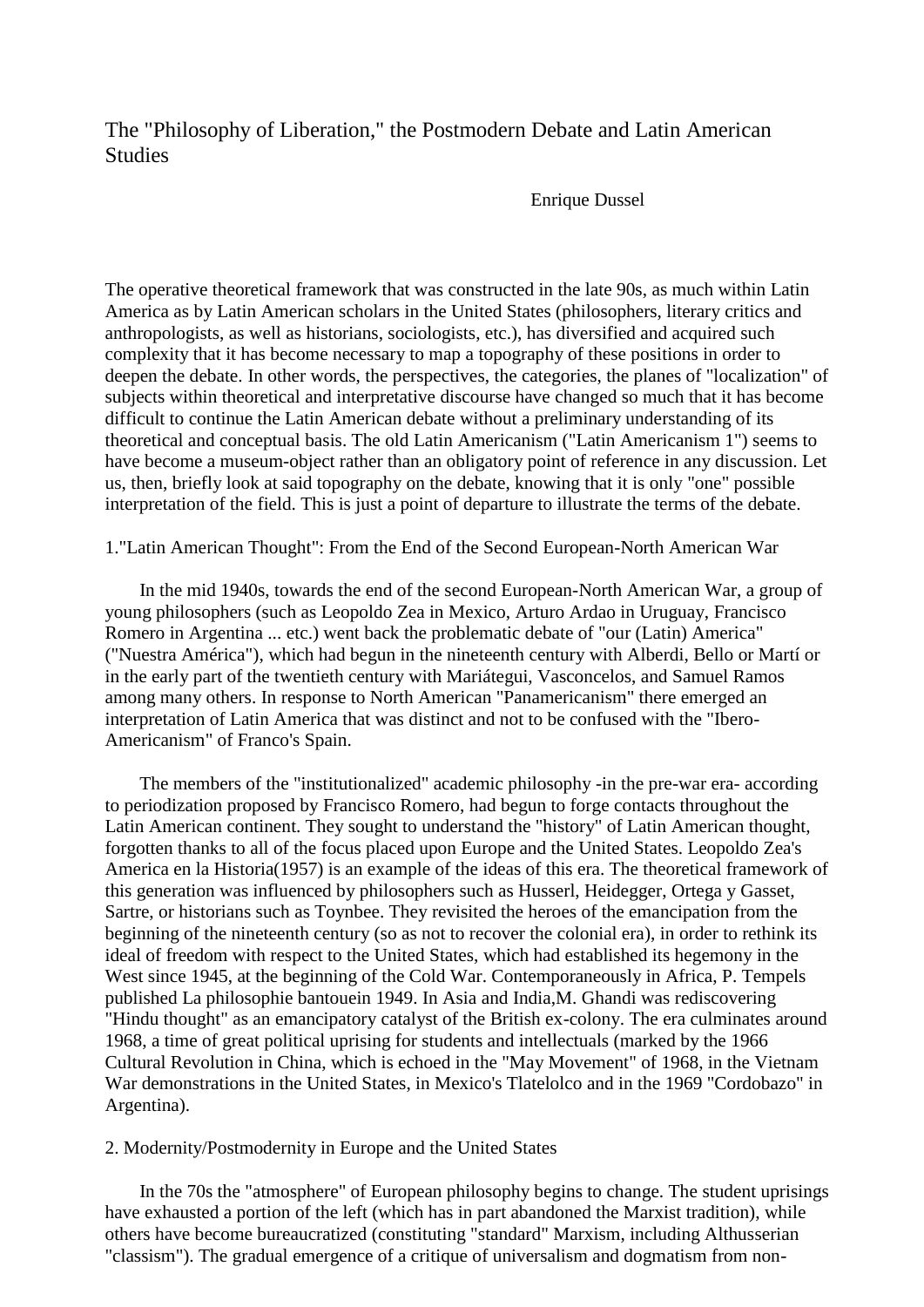traditional positions begins. Michel Foucault, who was a protagonist of movements that took place in Nanaterre in 1968, posits a critique of the metaphysical and ahistorical positions of standard Marxism (the proletariat as a "Messianic subject", the idea of history as a necessary progression, the concept of macrostructural power as the only existent power, etc.).<sup>1</sup> In France, Gilles Deleuze<sup>2</sup>, Jacques Derrida<sup>3</sup> or Jean Francois Lyotard, Gianni Vattimo<sup>4</sup> in Italy, (all of them with very different viewpoints), rose up against "modern reason", a concept that Emmanuel Levinas approaches through the category of "Totality" (in Totalidad e Infinito, published in the phenomenological collection by Nijhoff, Nimega). The work of J. F. Lyotard, The Postmodern Condition (1979), reads like a manifesto. In the third line of the "Introductión" he states that "The word is in current use on the American continent among sociologists and critics", and indicates that:

It designates the state of our culture following the transformations which, since the end of the nineteenth century, have altered the game rules for science, literature, and the arts. The present study will place these transformations in the context of the crisis of narratives  $(L$ yotard 1984, xxiii)<sup>5</sup>.

From Heidegger, with his critique of the subjectivity of the subject, and even more from Nietzche, with his critique of the subject, of current values, truth, and metaphysics, the "postmodern" movement is not only opposed to standard Marxism, but also demonstrates that universalism has the same connotations of epistemological violence that we find, on a larger scale, in modern rationality (Dussel 1974). In contrast to the unicity of the dominant being, the concepts of "Différance", multiplicity, plurality, fragmentation, as well as the process of deconstruction of all macro-narratives, start to develop.

In the United States, Fredric Jameson's Postmodernism or the Cultural Logic of Late Capitalism (1991) outlines a new stage in this process. As for Richard Rorty, he is, in my opinion, a more anti-foundationalist and skeptic intellectual, who only collaterally could be considered part of the "postmodern" tradition.

In Latin America, the reception of the postmodern movement emerges in the late 1980s. The edition of H. Herlinghaus and Walter, Postmodernidad en la periferia: enfoques latinoamericanos de la nueva teoría $(1997)^6$ , and the articles compiled by John Beverley and José Oviedo, The Postmodernism Debate in Latín America $(1993)^7$  include a wide rage of contributions to this topic, the earliest dating from the mid 1980s.

In general they give evidence of a generation that is experiencing a certain "disenchantment" at the close of an era in Latin America (not only with populism, but also with all of the promise stirred by the Cuban Revolution since 1959, confronted by the fall of Socialism in 1989). This generation makes the attempt to confront the cultural hybridity of a peripheral modernity that no longer believes in utopian change. They seek to evade the simplification of the dualities of center-periphery, progress-underdevelopment, tradition-modernity, domination-liberation, and they operate, instead, within the heterogeneous plurality and the fragmentary and differential conditions that characterize urban, trans-national cultures. Now it is the social anthropologists (particulary Garcia Canclini's Culturas híbridas 1989) and the literary critics that are producing a new interpretation of Latin America (see Follari 1991, Arriarán 1997, and Maliandi's critique 1993).

I believe that the work of Santiago Castro-Gómez is of great interest since it represents a good example of a postmodern philosophy produced from Latin America.<sup>8</sup> His criticism is geared against progressive Latin American thought, in contrast to Adolfo Sánchez Vázquez, Franz Hinkelammert, Pablo Guadarrama, Arturo Roig, Leopoldo Zea, Augusto Salazar-Bondy, etc.<sup>9</sup> In all of these cases, including my own, the argument is always as follows: according to Castro-Gómez, these philosophers, under the pretense of criticizing modernity, in not being conscious of the "localization" of their own discourse, and for not having had the Foucaultian tools to undertake an epistemic archaeology, which would have permitted a reconstruction of the modern theoretical framework, have in one way or another fallen back into modernity (if they had strayed from it). To speak of the subject, of history, of domination, of external dependence,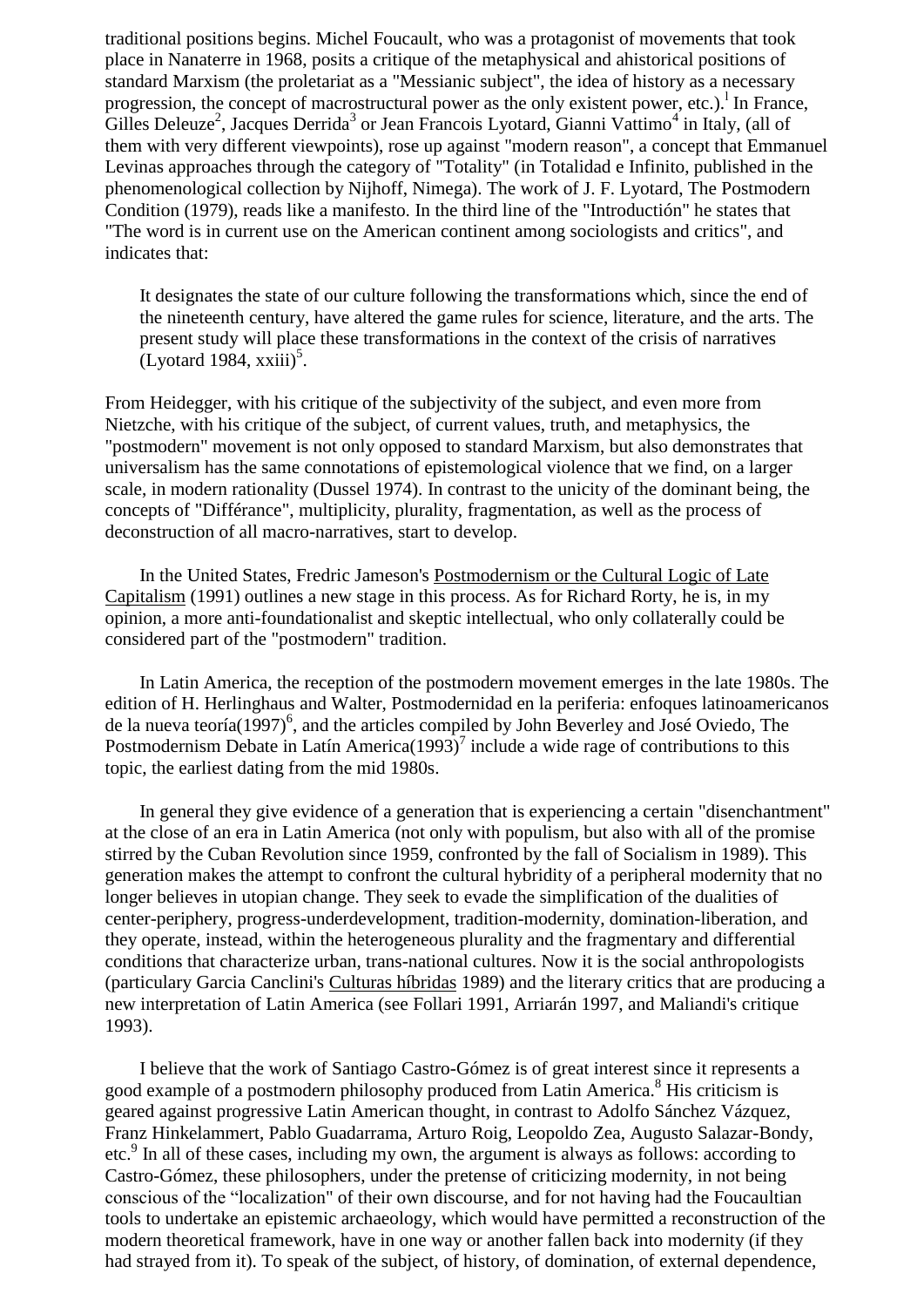of the oppression of social classes, using categories such as totality, exteriority, liberation, hope, is to fall back into a moment that does not take seriously the "political disenchantment" that has impacted current culture so deeply. To speak in terms of macro-institutions such as the state, the nation, the city, or about epic heroic narratives, results in the loss of meaning of micro, heterogeneous, plural, hybrid and complex realities. According to Castro-Gómez:

The other of totality is the poor, the oppressed, the one who, by being located outside the system, becomes the only source of spiritual renewal. There, in the exterior of the system, in the ethos of oppressed societies, people have values that are very different from those that prevail in the center. .. With this, Dussel creates a second reduction: that of converting the poor in some kind of transcendent subject, through which Latín American history will find its meaning. This is the opposite side of postmodernity, because Dussel attempts not to decentralize the Enlightened subject, but to replace it by another absolute subject" (1996, 39-  $(40).^{10}$ 

What Castro-Gómez does not state is that Foucault criticizes certain forms of the subject but relegitimizes others; he criticizes certain forms of making history departing from a priori and necessary laws, but re-emphasizes a genetic-epistemological history. Often Castro-Gómez is seduced by the fetishism of formulaic thought, and he does not take into consideration that a certain criticism of the subject is necessary in order to reconstruct a deeper vision of it: one must recognize that it is necessary to criticize the external causes of Latin American underdevelopment in order to integrate it into a more comprehensive interpretation, that it is necessary to not dismiss micro-institutions (forgotten by the descriptions of the macro) in order to connect them to these macro-institutions, that Power is mutually and relationally constituted between social subjects, but that, in any case, the Power of the State or the Power of a hegemonic Nation (such as the United States) continues to exist. When one criticizes one unilaterality with another, one falls into that which is being criticized. From a panoptical postmodern criticism some critics return to the claim of universalism that was characteristic of modernity. According to Eduardo Mendieta, "Postmodernity perpetuates the hegemonic intention of modernity and Christianity, by denying other peoples the possibility to name their own history and to articulate their own self-reflexive discourse" (in Castro-Gómez and Mendieta 1998, 159).

In Europe, on the other hand, a certain universalist rationalism such as that of Karl-Otto Apel or Jürgen Habermas, which distrusts fascist irrationalism (of the German Nazi era), posits that the objective is to "complete the task of modernity" as a critical/discursive and democratic form of rationality. The intent is to defend the significance of reason against the opinion of skeptic intellectuals, such as Richard Rorty. To sum up, in the North the debate was established between the pretense of universal rationality, and, on the other hand, the affirmation of difference, that is, the negation of the subject, the desconstruction of history, progress, values, metaphysics, etc.

# 3. The Emergence of Critical Thought in the Post-Colonial Periphery: The Philosophy of Liberation

In 1970 Ranajit Guha<sup>11</sup> initiated a theoretical transformation that would later serve as the foundation of "Subaltern Studies". Through a "situated" reading of Foucault, and coming from a previous position of standard Marxism, Guha begins to deviate from the trodden paths of the past toward the study of mass popular culture and the culture of groups or subaltern classes in India. This movement is, later on, enriched with the participation of intellectuals such as Gayatri Spivak (1987, 1988a, 1993), Homi Bhabha (1994)<sup>12</sup>, Gyan Prakash, Dipesh Chakrabarty and many others. AII of them are informed by the epistemologies of Foucault and Lacan, without abandoning Marxism. Now equipped with new instruments of critical analysis, they could engage in issues of gender, culture, politics and critiques of racismo

In Orientalism: Western Conceptions of the Orient (1978) Edward Said posits a critical analysis of European studies on Asia. With respect to Africa, Tempels' position is criticized three decades after his work is published, in P.Hountondji's Sur la philosophie africaine: critique de I'ethnophilosophie (1977). I would like to suggest that throughout the periphery (Africa, Asia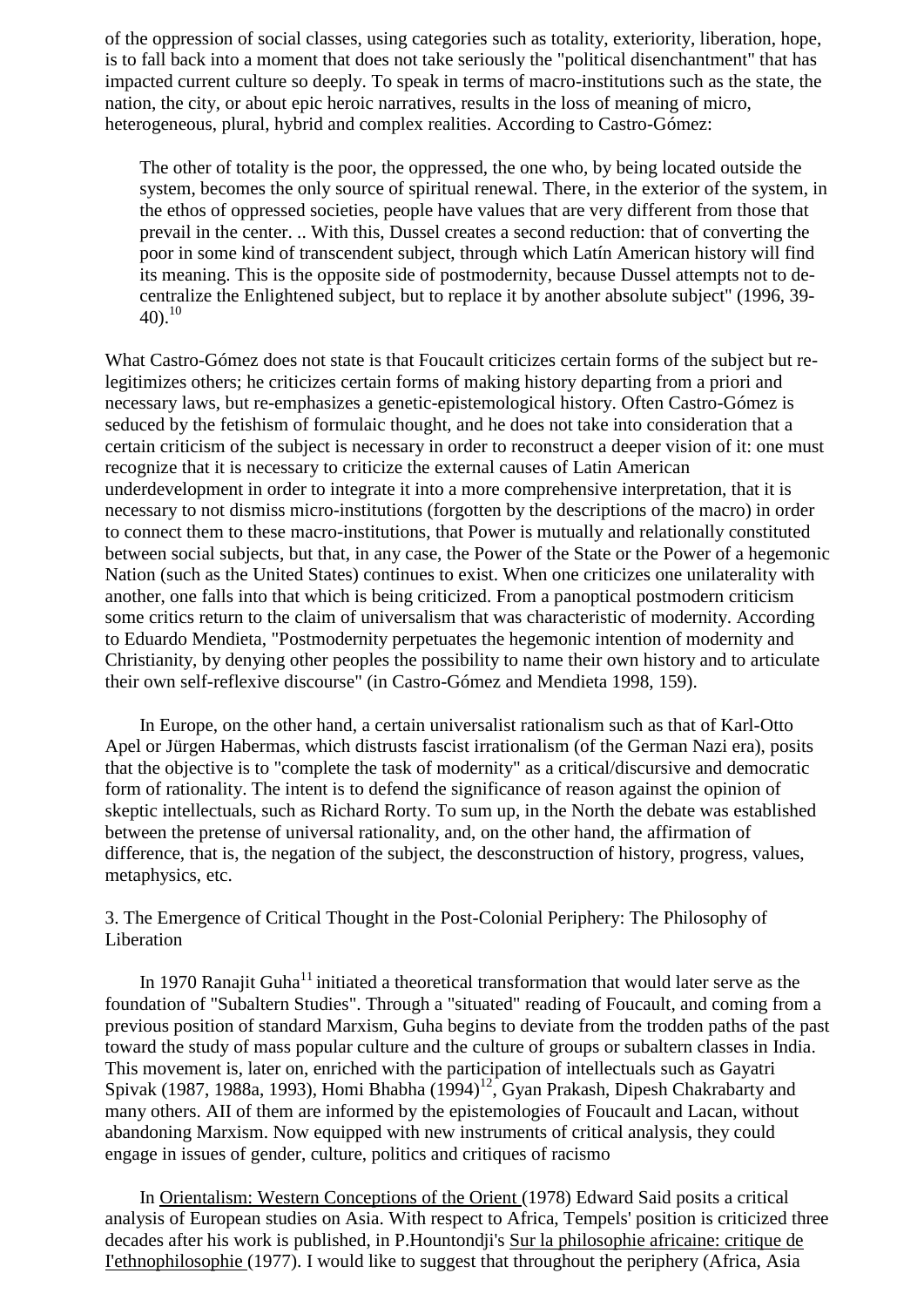and Latin America) there began to emerge critical movements that utilized their own regional reality as a point of departure, and in some cases a revitalized Marxism as a point of theoretical reference.

I estimate that the Philosophy of Liberation in Latin America<sup>13</sup>, which also emerged around 1970 (at roughly the same time that the first works of Guha emerged in India), and which was likewise influenced by a French philosopher, in this case Emmanuel Levinas, is framed by the same sorts of discoveries. Nevertheless, these discoveries may be misinterpreted if the originary situation is not taken into account and, consequently, the theoretical perspective is distorted. The Philosophy of Liberation was never simply a mode of "Latin American thought", nor a historiography of such. It was a critical philosophy self-critically localized in the periphery, within subaltern groups. In addition, for more than twenty years (since 1976 in some cases) it has been said that the Philosophy of Liberation has been exhausted. Yet it seems that the opposite is true, since it was not until the late 1990s that it was actually discovered and further delved into in order to provide a South-South -and in the future a North-South- dialogue.

The originary intuition for the Philosophy of Liberation --a philosophical tradition that (in contrast to other movements in the fields of anthropology, history, and literary criticism) was influenced by the events of 1968-- emerged from a critique of modern reason --the Cartesian subject on Heidegger's ontological criticism-- which in part permitted it to sustain a radical critical position. It was also inspired by the Frankfurt School (Horkheimer, Adorno, and especially H. Marcuse's Unidimensional Man), which illuminated the political meaning of said ontology, allowing it to be more thoroughly understood (including the Heideggerean position in its relation to Nazism). In Para una de-strucción de la historia de la ética [1969] (1974), I quoted the following text from Heidegger: 'What do we mean by world when we talk about the darkening of the world? The worldly darkening implies the weakening of spirit itself, its dissolution, consumption, and false interpretation. The dominant dimension is that of extension and numbers [...] All of this is later on intensified in America and Russia" (Heidegger 1966, 34- 35). And I concluded by stating that it is necessary to say, "No to the modern world whose cycle is done, and vesto the New Man that today lives in the time of his conversion and transformation (Kehre)" (DusseI1974, 126, n. 170).

But at the same time it was through works such as those of Franz Fanon's The Wretched of the Earth that we became positioned on the horizon of the struggles for liberation in the 1960s. In Argentina at that time the masses battled against the military dictatorships of Onganía, Levingston and Lanusse. As philosophers and scholars, we assumed critical and theoretical responsibility in that process (Dussel 1994c). We endured bomb threats, expulsion from our universities, our countries, and some (like Mauricio López) were tortured and assassinated. Theoretical and practical processes were highly articulated. Critical categories began to emerge in response to modern subjectivity. Historical access was fundamental for the destruction of Modernity. The genealogy of modern categories was being undertaken from a global perspective (metropolis/colony). In situating our discourse from within the World-System (which neither Foucault, Derrida, Vattimo, nor Levinas could really access) we discovered that the "I" used by the Emperor King of Spain to sign his documents in 1519 was the same "1" used by Hernán Cortés when he said "I conquer" in 1521, long before Descartes produced his "Ego Cogito" in Amsterdam in 1637. It was not merely a matter of exploring the epistemologies of France's "Classical Age", but rather of considering how Modernity has developed in the world for the past 500 years.

The "myth of Modernity" (Dussel 1992), that is, the idea of European superiority over the other cultures of the world, began to be sketched out five hundred years ago. Ginés de Sepúlveda was certainly one of the first great ideologists of "Occidentalism" (the Eurocentrism of Modernity) and Bartolomé de las Casas the creator of the first "counter-discourse" of Modernity, established from a global, center-periphery perspective.

The "excluded", the individual "being watched" in the madhouses and "classical" French panoptical prisons, had long befo re been anticipated by Indians who were "watched" in the "reservations" (reducciones) and "excluded" from the Latin American towns and doctrines since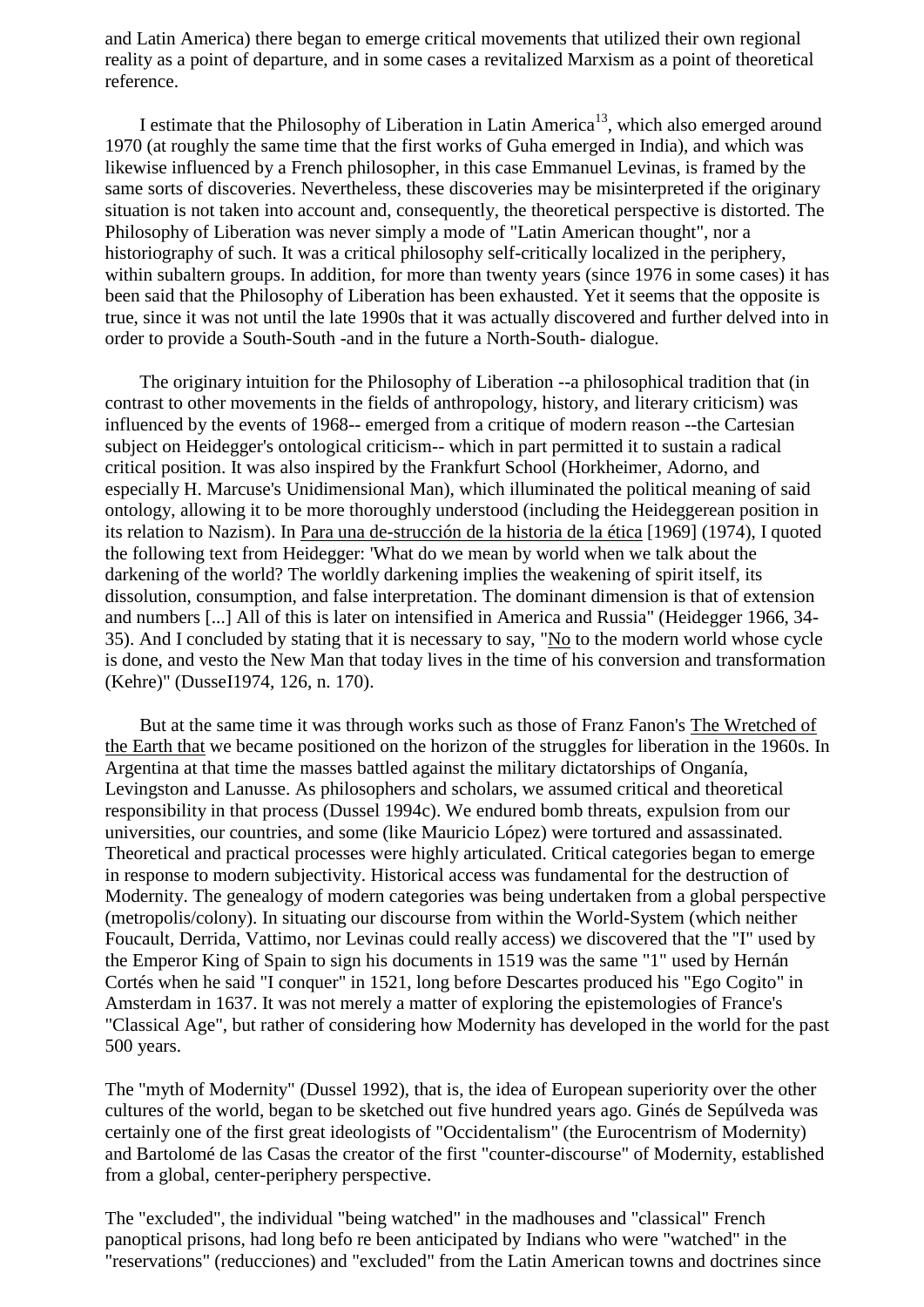the sixteenth century.<sup>14</sup> The blacks, who were watched in the "sensala" next to the "casa grande," already existed in Santo Domingo by 1520, when the exploitation of gold in the rivers had ended and the production of sugar began. Levinas "Other" -which, in my 1973 works, having carefully read Jacques Derrida, I termed "distinto" (because "di-fference" was defined as the counterpart of "id-entity"<sup>15</sup>)- is, in general or in abstract terms, what Foucault calls the "excluded" and the one "being watched" when making reference to the insane who is kept in the madhouse or to the criminal who is kept in prison. To see in "exteriority" merely a modern category is to distort the meaning of this Levinasian critical category, which in the Philosophy of Liberation is "reconstructed" --though not without the opposition of Levinas himself, who was only thinking of Europe, without even noticing, and of the pure ethical "responsibility" for the Other. The Philosophy of Liberation soon deviates from Levinas, because it ought to consider, from a critical standpoint, its responsibility regarding the vulnerability of the Other in the process of constructing a new order (with all of the ambiguities that implies). The philosopher of liberation neither represents anybody nor speaks on behalf of others (as if this were his sole vested political purpose), nor does he undertake a concrete task in order to overcome or negate some petitbourgeois sense of guilt. The Latin American critical philosopher, as conceived by the Philosophy of Liberation, assumes the responsibility of fighting for the Other, the victim, the woman oppressed by patriarchy, and for the future generation which will inherit a ravished Earth, etc. (that is, it assumes responsibility for all possible sorts of alterity). And it does so with an ethical, "situated" consciousness; that of any human being with an ethical "sensibility" and the capacity to become outraged when recognizing the injustice imposed upon the Other.

To "localize" (in the sense of Homi Bhaba) its discourse has always been the intent of the Philosophy of Liberation. It sought to situate itself on the periphery of the World-System from the perspective of dominated races, from the point of view of women in a patriarchal system, from the standpoint of disadvantaged children living in misery<sup>16</sup>. It is clear that the theoretical tools ought to be perfected, and for that, the postmodern approach needs to be taken into consideration. But the Philosophy of Liberation also assumed the categories of Marx, Freud, the hermeneutics of Ricoeur, the ideas of Discursive Ethics, and all of the other movements that could contribute categories that are useful but not alone sufficient for formulating a discourse that could contribute to a justification of the praxis of liberation.

If it is true that there is a Hegelian story, an al! encompassing and Eurocentric "master narrative," it is not true that the victims only need fragmentary micro-stories to represent them (see Dussel 1992, chapter 1). On the contrary, Rigoberta Menchú, the Zapatistas, black Americans, Hispanics living in the United States, feminists, the marginalized, the working class of global transnational capitalism, etc. need a historical narrative to reconstruct their memories and make sense of their struggle. A "struggle for recognition" of new rights (as Axel Honneth would put it) needs organization, hope, and an epic narrative to yield new horizons. Despair makes sense for a while, but the hope of humanity, its production, reproduction, and development is a "Will to Live" - which Shopenhauer --though not Nietzche-- was opposed too

The simplistic dualisms of center-periphery, development-underdevelopment, dependenceliberation, exploiters-exploited, all levels of gender, class, race that function in the bipolarity dominatordominated, civilization-barbarism, universal principles-incertitude, totality-exteriority, should be overcome, if they are used in a superficial or reductive manner. But to overcome does not imply "to decree" its inexistence or its epistemic uselessness. On the contrary, Derridian "deconstruction" proposes that a text could be read from a totality of possible current-meanings, from the exteriority of the Other (the latter is what permits deconstruction). These dual dialectical categories should be placed on concrete levels of greater complexity and articulated with other mediating categories on a micro-level. Nonetheless, to assume that there are no dominators and dominated, no center and periphery, etc. is to lapse into dangerously utopian or reactionary thought. The time has come in Latin America to move on to positions of greater complexity, without the fetishism, or linguistic terrorism that, without any particular validation, characterize as "antiquated" or "obsolete," positions that are expressed in a language that the speaker does not like. Class struggle will never be overcome, but it is not the only struggle, it is one among many others (those of women, environmentalists, ethnic minorities, dependent nations, etc.) and in certain conjunctures other struggles might become more urgent, and of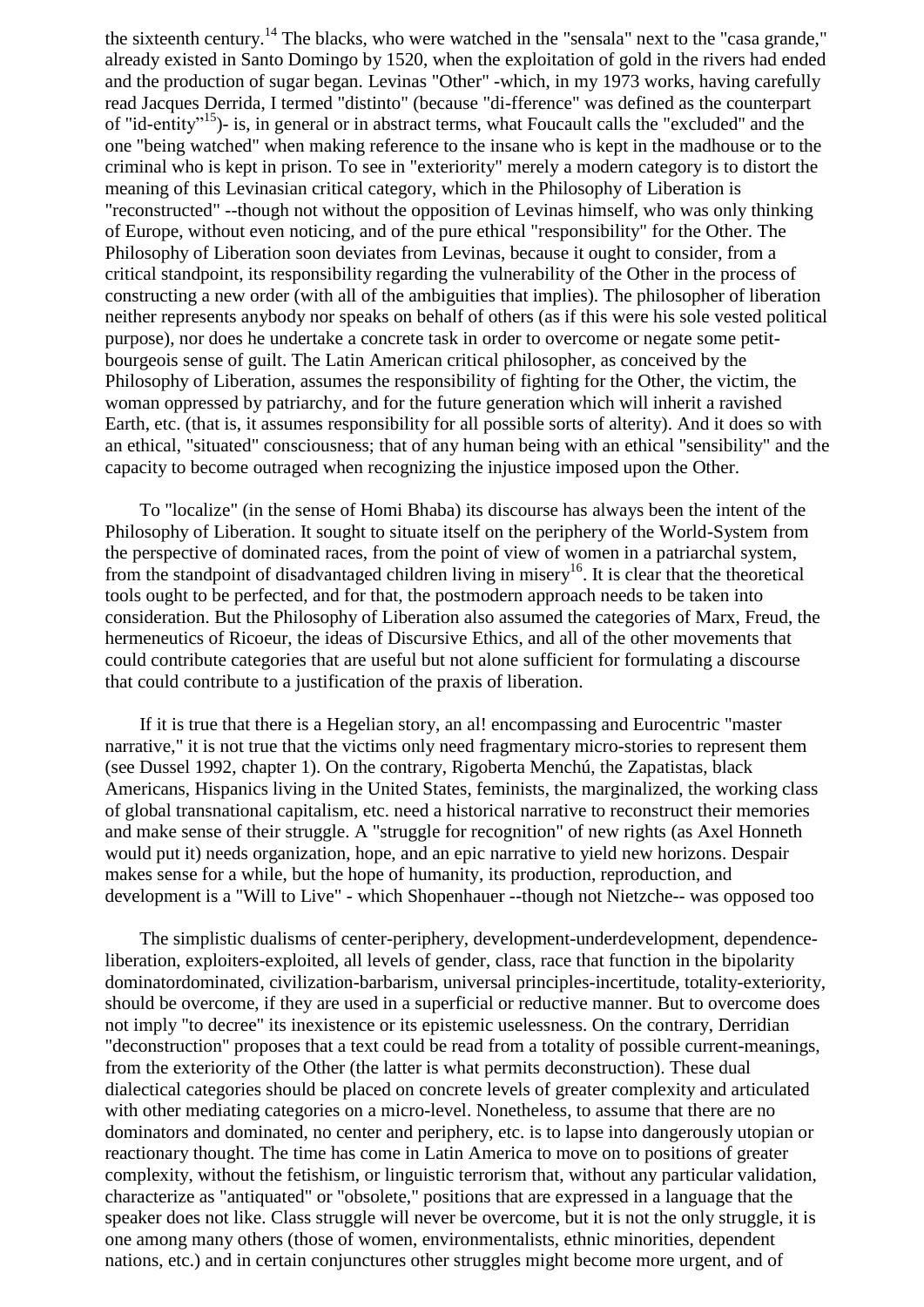greater political significance. If the "proletariat" is not a "metaphysical subject" for al! eternity, this does not mean that it is not a collective or inter-subjective subject any more, one that might appear and disappear in certain historical periods. Forgetting its existence would be a grave error.

# 4. Latin American Studies in the United States

Over the past three decades, in part due to the Latin American diaspora in the United States that resulted from military dictatorships, and in part due to the poverty in Latin America as a result of the exploitation of transnational capitalism, many Latin American intellectuals (as well as many already integrated as "Hispanics" in the U.S.) have completely renewed the interpretive theoretical framework in the field of "Latin American Studies" (LASA was founded in 1963), particularly within the field of literary criticism, which assumed the study of "Latin American thought," which had been, in previous decades, the terrain of philosophers. This is partially due to the fact that much of the Marxist left, expelled from its positions in Departments of Philosophy, migrated towards Departments of literary criticism, comparative literature, or Romance Languages (French in particular), a phenomenon that contributed to a theoretical sophistication never seen before, neither in the US nor in Europe. The preponderant use of French philosophers (Sartre, Foucault, Derrida, Lyotard, Baudrillard, etc.) is also explained by the fact that this theoretical movement was born in French departments (and not in the usually more traditional and conservative departments of English).<sup>17</sup>

If we then add "Cultural Studies", particularly in the United Kingdom, which also benefit from the contributions of the Latin American diaspora (take for example Stuart Hall, of Jamaican origin, and also the case of Ernesto Laclau), we can see that the panorama has indeed broadened a great deal.

The field of "Subaltern Studies," coming from India as well as from the Afro-American and AfroCaribbean "thought" and "philosophy" which currently are in a process of expansion, allowed for a productive discussion of the innovative hypothesis of post-colonial reason,  $^{18}$  which emerged in Asia and Africa following the emancipation of many of the nations on these continents after World War II. But then it becomes evident that "Latin American thought" and the Philosophy of Liberation had already raised many of the questions that comprise the current debate in Asia and Africa. A "Subaltern Latin American Study" returns to many of the topics previously addressed in the Latin American philosophical tradition of the '60s, which has apparently been forgotten (in part because the specialists in literary criticism were not the protagonists in the philosophical discussions of that era).

For this reason, Alberto Moreiras explains the necessity of a critique of the first Latin Americanism (as much of "Latin American Studies" in the United States as of "Latin American thought" on the continent itself), as well as of a Neo-Latin Americanism. The task of the 2nd Latin Americanism would be "to produce itself as an anti-conceptual, anti-representational apparatus, whose main function would be to disturb the tendency of epistemic representation to advance towards its total cancellation".19.

In response to the interpretation of Said's "Orientalism," a certain "Occidentalism" is also discovered (the modern self-recognition of Europe itself) and consequentiy a "Post-Occidentalism," theorized by Roberto Fernandez Retamar and Fernando Coronil. According to Coronil, "Occidentalism is thus the express ion of a constitutive relationship between Western representations of cultural difference and worldwide Western dominance. Challenging Occidentalism requires that it be unsettled as a mode of representation that produces polarized and hierarchical conceptions of the West and its Others" (1997, 14-15). Coronil's "Post-Colonialism" is thus the sort of trans-modernity that we are proposing in other works. The "Postmodern" is still European, Western. The Post-Occidental or trans-modern goes beyond modernity (and postmodernity) and is more closely related to the Latin American situation, whose "Westernization" is greater than that experienced in Africa and Asia. Latin America's distant emancipation makes the term "Post-Colonialism" less than adequate to describe its particular condition (Mignolo 1998b).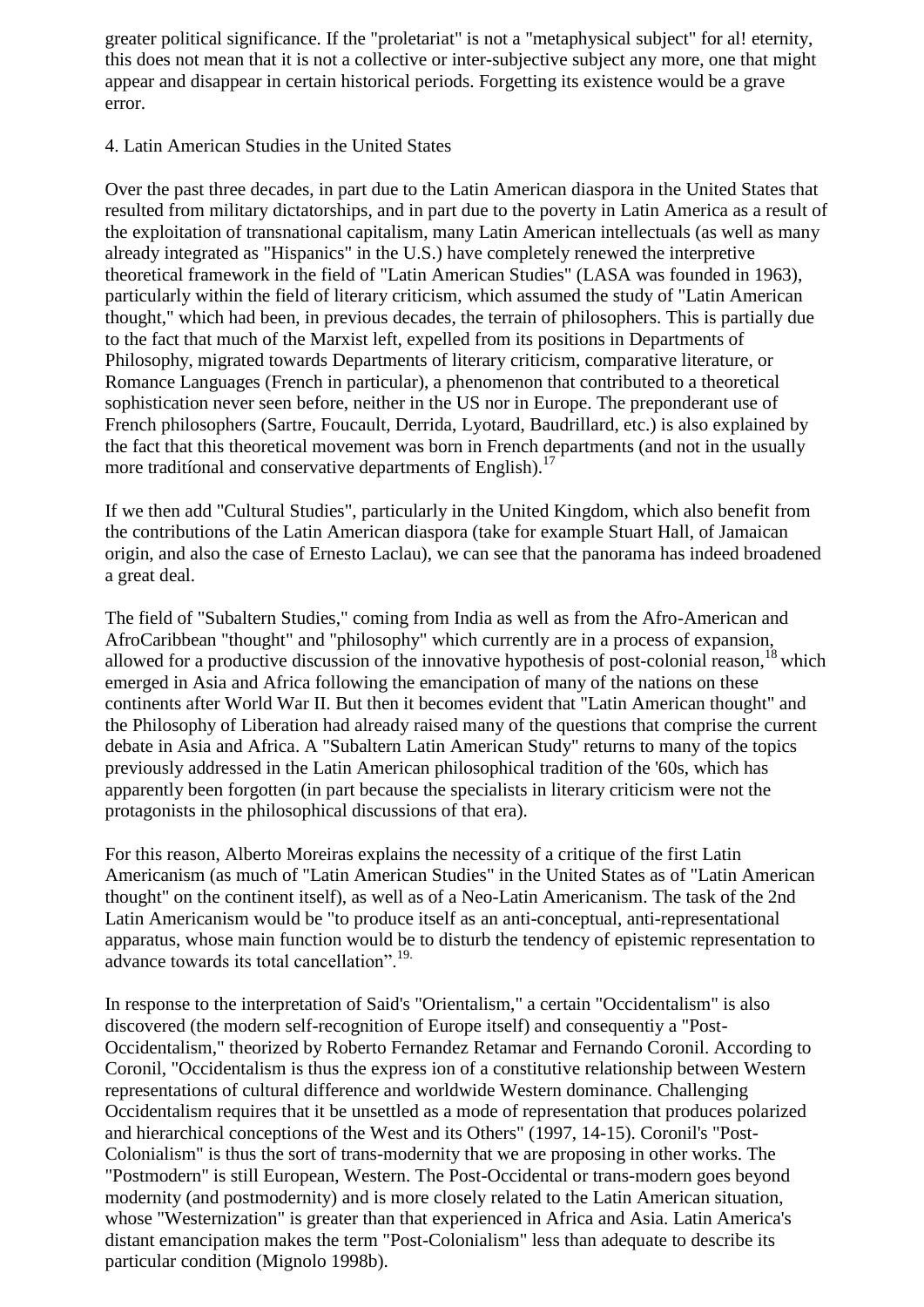# 5. Final Reflections

In the same manner, the group of anti-foundationalist thinkers opposes universal principles, the incertitude or fallibility that are natural to human finitude, which seems to open a struggle for an a priori un-resolvable hegemony.<sup>20</sup> The Philosophy of Liberation can assess the incertitude of the pretense of goodness (or justice) of human acts, knowing the unavoidable fallibility of practice, while at the same time being able to describe the universal conditions or the ethical principles of said ethical or political action. Universality and incertitude permit precisely the discovery of the inevitability of victims and it is from here that critical liberating thought originates.

Thus I believe that the Philosophy of Liberation has the theoretical resources to face present challenges, and in this manner to incorporate the tradition of the "Latin American thought" of the 1940s and 1950s within the evolution that too k place in the 1960s and 1970s, which prepared it to enter into new vital and creative dialogues in the critical process of the following decades. Along with Imre Lakatos we could say that a program of research (such as the Philosophy of Liberation) is progressive as long as it is capable of incorporating old and new challenges. The "hard nucleus" of the Philosophy of Liberation, its Ethics of Liberation, has been partially criticized (by H. Cerutti, O. Schutte, K.O. Apel, and others), but, in my opinion, it has responded creatively as a totality, thus far.

In fact, we face urgent tasks in the twenty-first century. For over more than twenty years H. Cerruti and other colleagues (some since 1976) have been announcing the exhaustion of the Philosophy of Liberation. Yet the contrary seems to be true. Since the year 2000, new perspectives in the South-South dialogue have begun to emerge, in preparation for a North-South dialogue which includes Africa, Asia, Latin America, Eastern Europe, and all the minorities from the "center". In addition, we have the "transversal" dialogue of "Difference": the possibility of relating to one another the critical thinking of feminist movements; environmentalists; antidiscriminatory movements focused on different races, peoples or indigenous ethnicities; movements concerned with marginalized social sectors; immigrants coming from impoverished countries; the elderly; children; the working class and migrant workers; the countries that belong to what used to be called Third World; the impoverished nations on the periphery; the ''victims'' (using Walter Benjamin's term) of Modernity, Colonization, transnational and late capitalism. The Philosophy of Liberation seeks to analyze and define the philosophical meta-language of all of these movements.

All of the above mentioned was in part intuited by the Philosophy of Liberation since its inception, and if not it can at least be gleaned from, incorporated into and reconstructed from its discourse. Nevertheless, and with respect to new epistemic proposals, the Philosophy of Liberation continues to hold its own position, as much in the centers of study in Latin America as in the United States and Europe. In the first place, it is a "philosophy" that can enter into a dialogue with literary criticism and assimilate itself to it (and to all of the above-mentioned movements: Postmodernism, Subaltern Studies, Cultural Studies, Post Colonial Reason, metacriticism of Latin Americanism such as Moreiras', etc.). As a critical philosophy, the Philosophy of Liberation has a very specific role: it should study the more abstract, general, philosophical, theoretical framework of "testimonial" literature (I prefer to refer to it as an "epic" narrative, as a creative expression related to new social movements that impact civil society). In the third place it should analyze and set the basis for a method, for general categories, and for the very theoretical discourse of all of these critical movements which, having been inspired by Foucault, Lyotard, Baudrillard, Derrida, etc., should be "reconstructed" from a global perspective (since they, for the most part speak Eurocentrically). In this process of reconstruction, the need to articulate an intercultural dialogue (if there were one) within the parameters of a globalizing system should be taken into consideration. The dualism globalization-exclusion (the new aporia that ought not be fetishistically simplified) frames the problem presented by the other dimensions.

It would still be possible to reflect upon anti-foundationalism, of the Rortyian sort for example, which is accepted by many Postmodernists. It is not merely a defense of reason for reason itself. It is about defending the victims of the present system, defending human life in danger of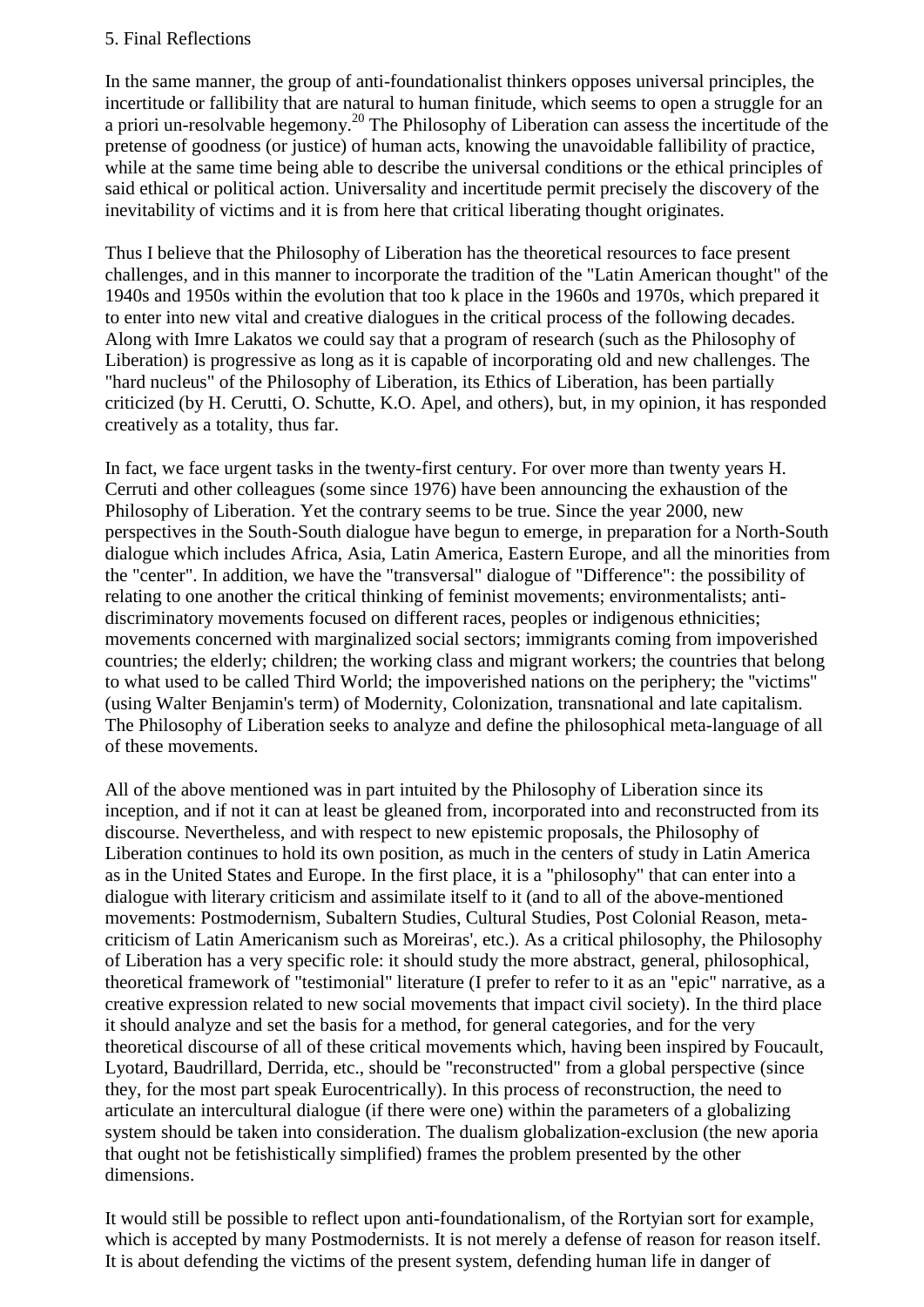collective suicide. The critique of "modern reason" does not allow Philosophy of Liberation to confuse it with a critique of reason as such, or with particular types or practices of rationality. On the contrary, the critique of modern reason is made in the name of a differential rationality (the reason used by feminist movements, environmentalists, cultural and ethnic movements, the working class, peripherial nations ... etc.) and a universal rationality (a practical-material, discursive, strategic, instrumental, critical form of reason) (See Dussel 1998b). The affirmation and emancipation of Difference is constructing a novel and future universality. The question is not Difference or Universality but rather Universality in Difference and Difference in Universality.

I believe that the Philosophy of Liberation was born in this critical "environment" and as a result it has, from the beginning, taken these problems into account with the resources it had and within the limits of its time and historical "location". Meta-categories such as "totality" and "exteriority" continue to be valid as abstract and global references that should be mediated by the microstructures of Power, which are disseminated at every level and for which everybody is responsible.

Towards the end of the 1960s, the Philosophy of Liberation was already a postmodern philosophy emerging from the global periphery. It overcame the limitations of the ontology (the Ueberwindung) inspired by the misery in Latin America and by the Levinasian concept of alterity. It was criticized by standard Marxism, by irrationalist populism, by liberalism and conservatism, by repetitive philosophies (analytical, hermeneutical, academic, etc.), and today by young (Eurocentric?) postmodern Latin Americans, who perhaps have not yet discovered that the Philosophy of Liberation is itself a post-modern movement avant la lettre, a truly transmodern movement that appreciates postmodern criticism but is able to deconstruct it from a global peripheric perspective in order to reconstruct it according to the concrete political demands of subaltern groups.

# **NOTES**

1 See Foucault (1966,1969,1972,1975,1976,1984,1986). D. Eribon (1989) tells us that, in The History of Madness Foucault shows that the excluded are not allowed a voice (as in his critique of psychiatry), while in The History of Sexuality (since La Voluntad de saber), the notion of Power proliferates, and the excluded has the last word (against psychoanalysis). His intent is a liberation of the subject arising from originary negation and establishes the possibility of a differential voice. The "order" (the system) of disciplinary discourse (the repressor), exercises a Power that at first either legitimizes or prohibits. Nevertheless, at a later point the "repressed" finds a voice. Foucault is an intellectual of the "differential" whereas Sartre elaborates on the "universal". It is necessary to learn how to connect both tendencies.

2 See Deleuze 1983, 1991, and Deleuze and Guattari 1972.

3 See the early works of Derrida 1964, 1967a and 1967b.

4 See Vattimo 1968, 1985, 1988, 1989a, 1989b and 1998.

5 Welsch shows that the historical origin of the term is earlier (1993, 10).

6 Besides Herlinghaus and Walter's articles, the volume includes essays by José Joaquín Brunner, Jesús Martín-Barbero, Nestor García Canclini, Carlos Monsiváis, Renato Ortiz, Norbert Lechner, Nelly Richard, Beatriz Sarlo and Hugo Achúgar.

7 Besides Beverley and Oviedo's articles, the volume includes essays by Xavier Albó, José J. Brunner, Fernando Calderón, Enrique Dussel, Martin Hopenhayn, N. Lechner, Aníbal Quijano, Nelly Richard, Beatriz Sarlo, Silviano Santiago, Hernán Vidal.

8 See Castro-Gómez (1996 and 1997) and Teorías sin Disciplina (Castro-Gómez and Mendieta, eds.), which includes contributions by Walter Mignolo, Alberto Moreiras, lIeana Rodríguez, Fernando Coronil, Erna von der Walde, Nelly Richard and Hugo Achúgar.

9 On this issue see Castro-Gómez (1996, 18, 19). It is worth mentioning that both A. Roig and L. Zea are often criticized authors. On Salazar Bondy see Castro-Gómez (1996, 89 and ff.): "Salazar Bondy believes that psychological schizophrenia is just an expression of economic alienation" (Castro-Gómez 1996, 90). Santiago